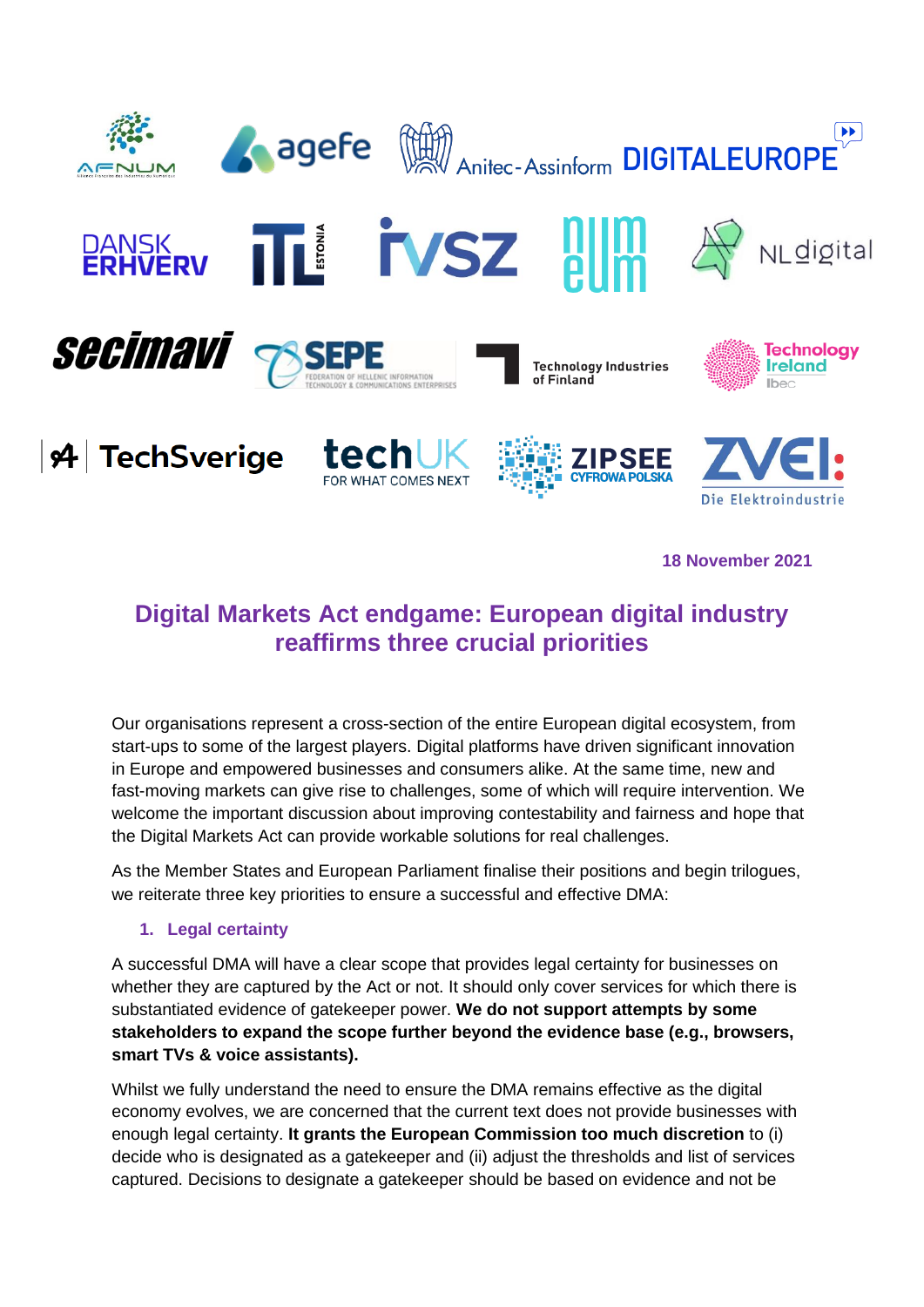susceptible to political influence. Substantial changes should not be implemented via delegated acts, but rather by other legislative procedure which allow for proper scrutiny.

**We need clarity on key definitions such as "end users" and "business users",** as well as guidelines on how to interpret them, before the DMA is applied fully. These have the potential to impact who is captured or not depending on the methodology should be adopted, with very significant consequences for business.

The currently foreseen transition periods appear insufficient given the significant operational and technical company-wide changes required by the DMA. In light of the high infringement penalties and the likeliness of private enforcement actions, companies in scope should be given realistic timeframes to comply with the DMA.

## **2. Effective and proportionate obligations based on regulatory dialogue**

We believe that the proposed approach of pre-defined obligations and prohibitions of business conduct are too broad to be directly applicable. The companies in scope, their services and business models are very diverse. Imposing horizontal rules without specifying to whom they should apply will have unintended consequences for the companies in scope, their business users and end users. **We recommend a more tailored approach based on a prior regulatory dialogue between platforms, enforcers and users, which would ensure that the DMA provisions are as targeted as possible.**

An improved and transparent regulatory dialogue would create a better understanding of market dynamics, the interests of platforms and users, and the technical considerations, resulting in more proportionate and effective outcomes for consumers and business users. This will ensure that the DMA does not undermine other EU digital policy objectives such as user safety, protection against illegal content, cybersecurity and privacy.

We recognise that some stakeholders have raised concerns that such a regulatory dialogue may result in unnecessary delay. **Any concerns regarding the speed of enforcement could be allayed through the use of a strict cut-off to the regulatory dialogue period** (e.g. after 6 months), after which the European Commission could put forward a legally binding decision on which obligations from Articles 5 & 6 would be effective and proportionate for that particular gatekeeper.

## **3. Procedural safeguards**

The proposal offers the European Commission significant powers, not only in ensuring compliance but also in specifying how that compliance should look like, and adapting the DMA's scope and obligations over time. **To ensure balanced regulatory outcomes, the principles of accountability, political independence and judicial review should be better enshrined in the DMA**.

The DMA's implications for the companies in scope will be significant, which should be counterbalanced by fair process safeguards at all steps of the procedure. We are concerned by disproportionately short timelines throughout the DMA, and plans to further shorten these in the European Parliament.

Finally, the proportionality principle, currently only referred to in the recitals, should also be reinforced, and linked to a broader set of articles, including information requests. As a